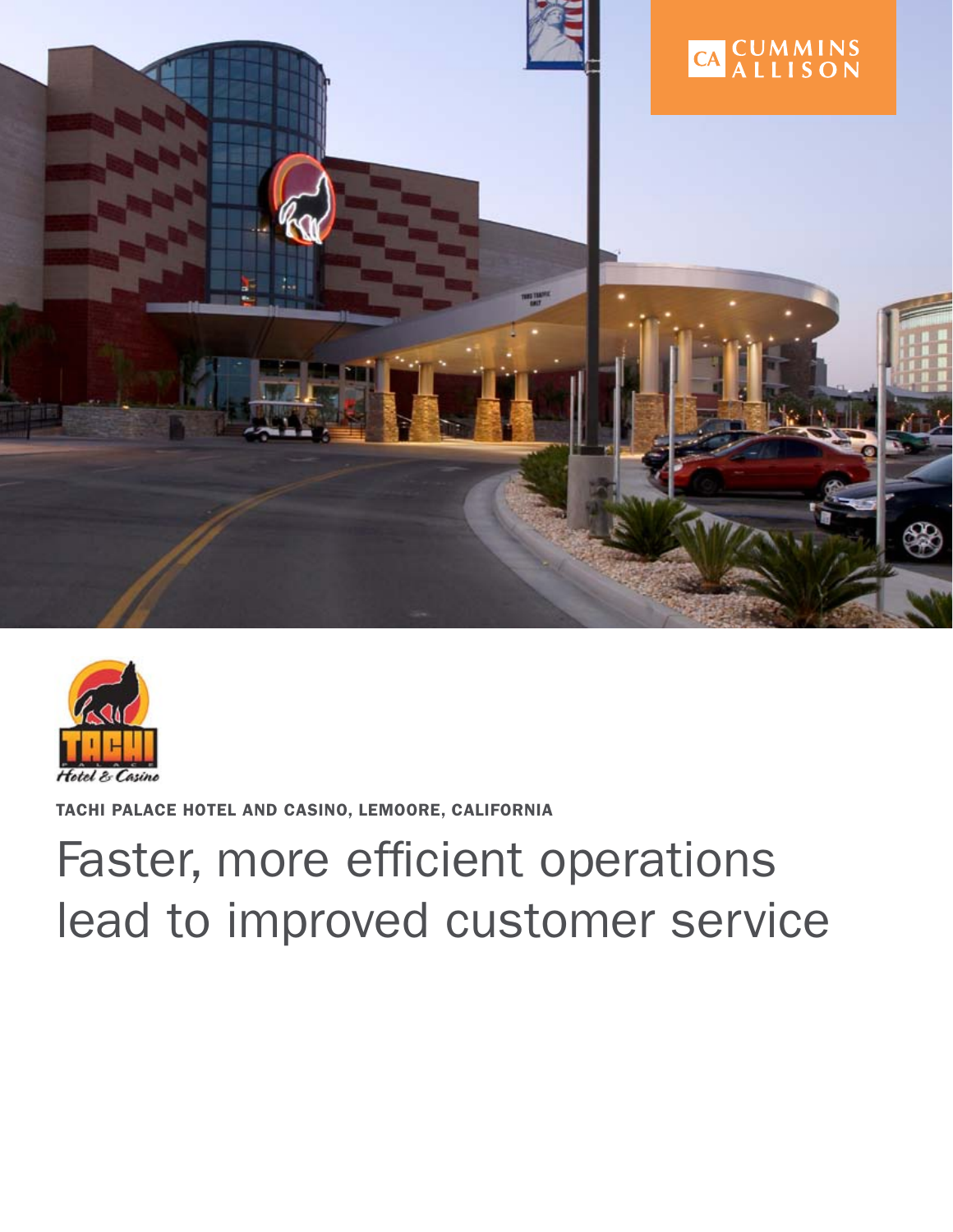### Customer service improves with new technology



Ruth Ritchie Director Cage and Vault

"We've reduced the vault drop count times and the number of employees needed by 50% each, saving time and money for the casino."



#### Technology simplifies operations

When it comes to trying new technology, Ruth Ritchie, director cage and vault, likes to be first. The need to bring new solutions into the Tachi Palace Hotel and Casino is just one of the reasons she joined the organization. Ritchie believes that technology can make things easier for employees, leading to better customer service.

When considering ways to increase productivity for the vault, kiosk and cage departments, Ritchie says the JetScan iFX platform has revolutionized their operations. "I don't like anything done manually. I like paperless things, I like technology. Anything I can do to find a time savings, a cost savings, an ease of convenience for my employee, those all equate to better customer service."

#### Growing cash and ticket volume

Tachi Palace began as Southgate Bingo Palace in 1983 and has seen substantial growth since then. They still feature a 1,200-seat bingo hall but they've added 2,000 Class III slots inside a 775,000 square foot gaming facility.

Since becoming General Manager in 2006, Willie Barrios has focused on enhancing the facility and modernizing the operations, including new ATMs and the TITO system. Managing high volumes of cash and tickets created a new set of challenges for the back of the house and led to the need for new technology.

Tachi Palace chose to implement the complete JetScan iFX portfolio – because a single machine does multiple functions faster and more accurately.

"Part of the reason we brought the JetScan iFX machines to the property, other than their speed, enhanced counterfeit detection and accuracy, is the ability to do ticketing imaging. We do a tremendous amount of tickets and cash and we'll be able to run both on the same machine in one pass," says Ritchie. "We are also working with Cummins Allison to directly deposit our checks to our bank through the JetScan iFX machine."

#### Easy to upgrade, easy to use

Tachi Palace chose to implement the complete JetScan iFX portfolio – singlepocket, dual-pocket and multi-pocket machines – in part due to its flexibility. Many features are software-based, making changes and enhancements quick and easy. "Using the iFX platform, we no longer have to purchase brand new machines as new technology comes out. We're able to purchase new software, download it onto our existing iFX platform and upgrade our machines," states Ritchie.

With a common platform, there is very little training required and that helps employees process transactions faster providing better customer service.

#### 50% time and cost savings in the vault

Vault operations saw immediate results after implementing a JetScan iFX multipocket machine. "It was taking more than eight to ten hours to count the currency we were receiving from soft count so we needed something that was faster and more effective," reports Shannon Souza, vault manager. "We ran a test and took our old equipment side-by-side with the new iFX machines and we noticed that our old machines were running at 600 notes per minute and our new machines were up to 1,600 notes per minute, so you could tell a great difference in that. It's actually helped us save time and also cut down on our staff."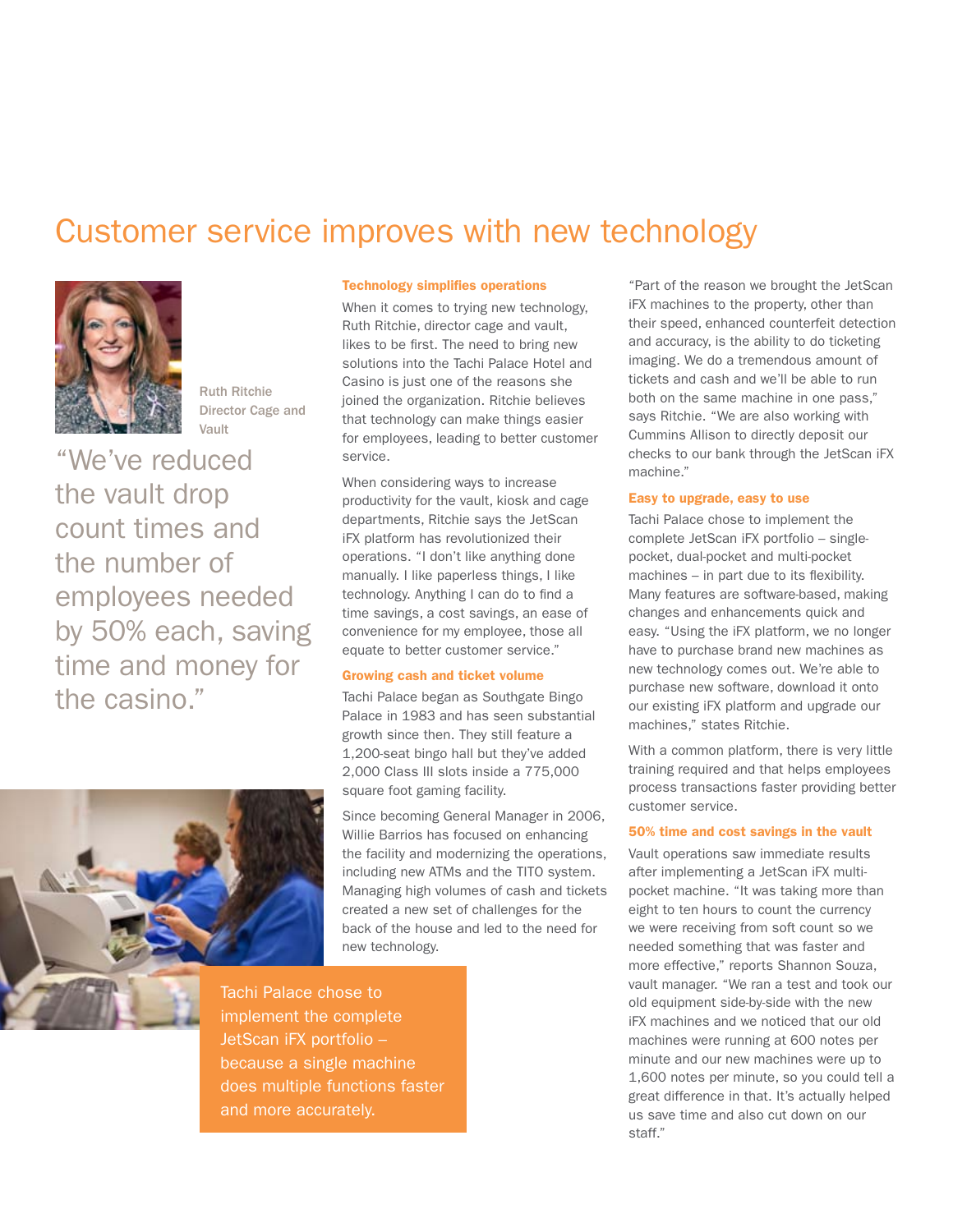## Vault operations experience immediate time and cost savings

#### More pockets increase efficiency

Tachi Palace originally tested a sevenpocket machine in their vault, but after seeing it run added two more pockets for a total of nine, increasing speed and convenience. "We had a very small learning curve", said Ritchie, "in less than 15 minutes I had two employees completely running the drop – they got it. Processing a lot of cash every single day, we have been able to reduce our drop count times by 50% and we've reduced the employees needed by 50%."

#### More savings in cage and kiosk

The cage and kiosk rooms have also benefited from the new technology. The kiosk room was challenged to verify currency quickly enough to keep up with the high demand of the ATMs. According to Kathryn Maltes, cage manager, "A lot of our machines were down and people had to wait and then they would be unhappy. With the new iFX machines, the morale is much better. People are getting their work done faster."

#### Back on the front line quicker

Cage shift manager, Regina Enriquez, agrees "It's been great since the iFX machines came in. They're a lot faster, they're a lot more efficient, they help the banking in and out process. We get our cashiers back on the front line quicker and more effectively. The banking time has been cut at least 20 minutes to half an hour per shift. During our 6:00 a.m. drop process, when we count the BVs down, it's a lot more efficient. We have a high volume of tickets and notes mixed together so we're able to separate and get those counted out a lot more efficiently with the new machines."

#### Built-in expansion and configurability

The JetScan iFX portfolio features singleand dual-pocket machines, plus an innovative multi-pocket sorter with a very small footprint. The JetScan iFX i400 multipocket sorter processes currency at 1,000 notes per minute and can be configured with 3, 5, 7 or 9 pockets.

The JetScan iFX® single-pocket machine is the only solution of its kind that processes and images currency, checks and tickets, simplifying operations and reducing cost.

Adding pockets is easy, allowing a casino to start small and grow as needed. Software upgradable to support check imaging, deposit processing and ticket imaging, the JetScan iFX lets you buy what you need today and add more features in the future. $1$ Combined with advanced counterfeit detection and currency processing at 1,600 bills per minute, the i100 is a significant time-saver.

"We used to do our counterfeit reporting manually," says Ritchie, "but now we are able to process right from the iFX. It runs the report, takes a copy of the bill, prints the report and we send this with the bill to the Secret Service. It's a big time savings." "Banking time has been cut 20 minutes to half an hour per shift." Regina Enriquez Cage Shift Manager